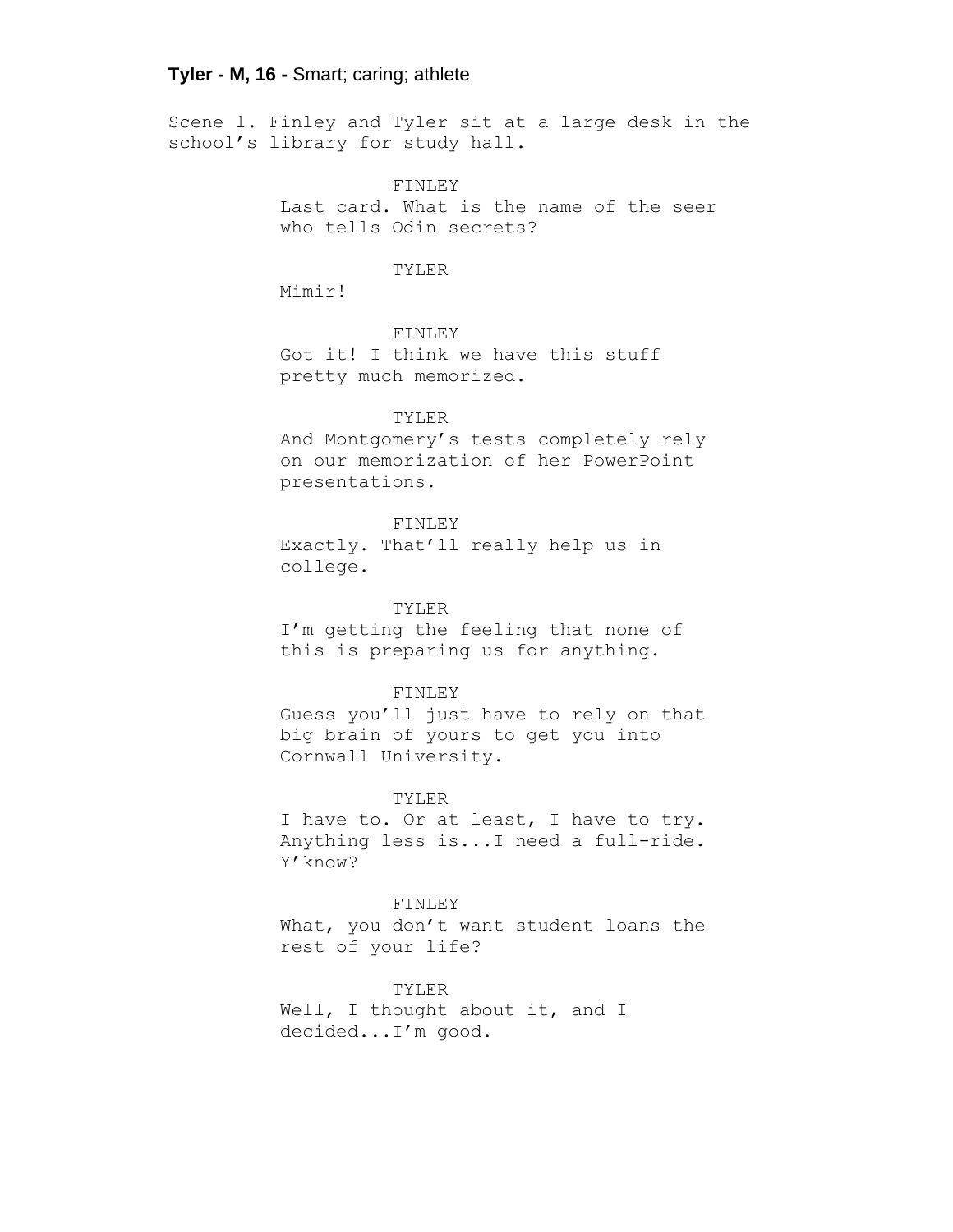FINLEY (laughs) You sure?

TYLER And what about you?

FINLEY

What about me?

TYLER

Miss service hours, miss honors society, miss I-take-every-AP-classunder-the-sun. And this?

Tyler picks up Finley's elaborately organized planner.

#### FINLEY

Hey!

TYLER

If I didn't know any better, I'd take one look at this planner and say "Yep, she's a serial killer."

Finley grabs her planner back from Tyler playfully.

## FINLEY

I just like to be organized! And I can't rely on my nonexistent athleticism to get into my dream school.

### TYLER

No, but you could submit this planner with your application, and I'd say you're definitely getting in.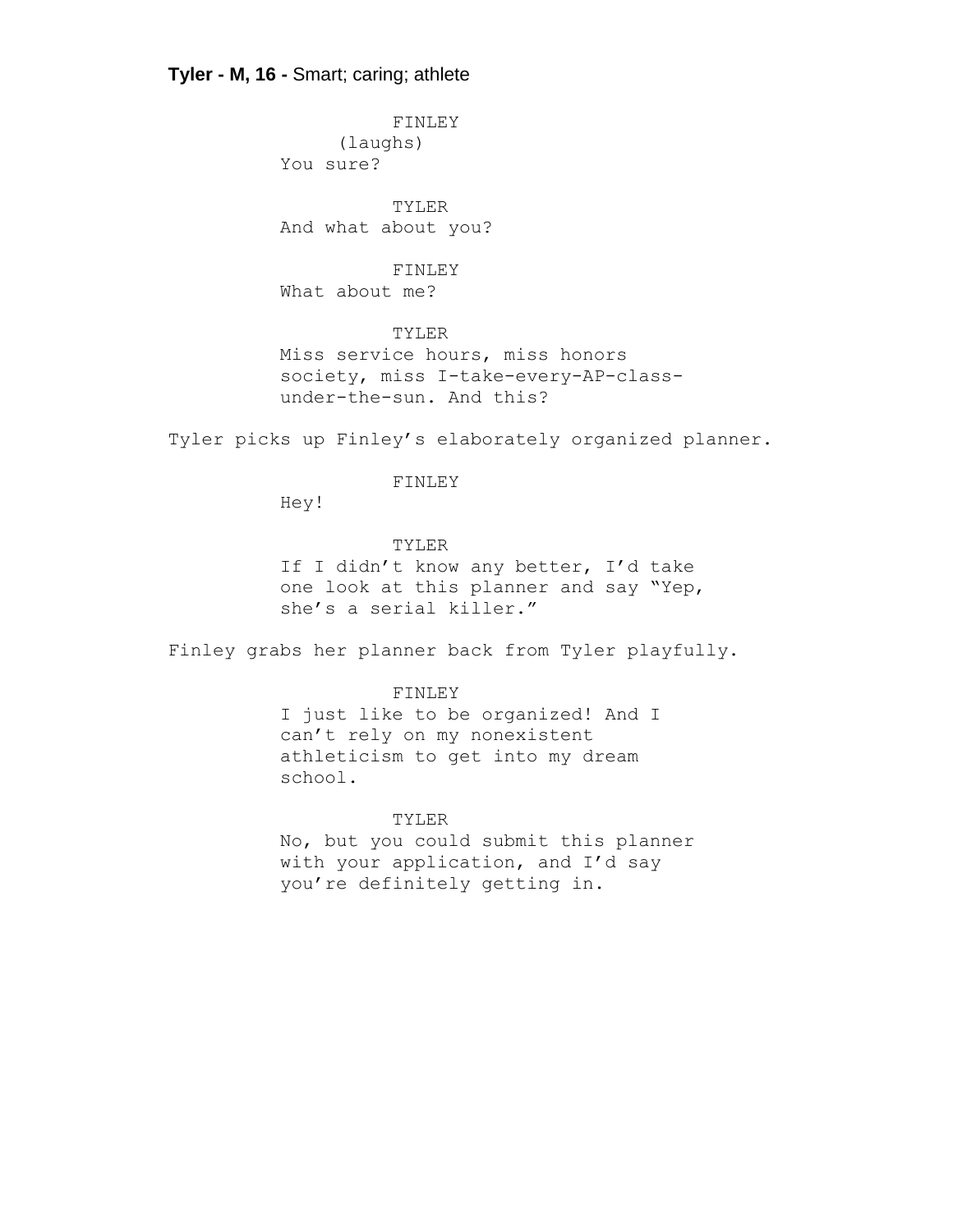Scene 2. Tyler and Derek practicing soccer.

#### DEREK

Damn, Tyler. I know I haven't lost my edge, guess you're just that good. Next time, I'll bring even more heat for you. Let's call it here for today.

# TYLER

Awesome. I should shower soon, anyway. I'd prefer to not smell like BO at the pep rally.

#### DEREK

Yeah, I get it. You don't want to chase the cheerleaders away.

#### TYLER

(laughs) I'm not really worried about the cheerleaders, Derek.

### DEREK

You're not? Take one look at them and tell me you aren't into them. You do realize that cheerleader outfits make them objectively hot, right? Like, a five in a cheerleader skirt is a objectively an eight.

#### TYLER

I guess.

#### DEREK

You're one of the best players on the team. That comes with some perks. You can have any girl you want.

#### TYLER

I don't like any of the cheerleaders, though.

DEREK

What are you using your GOAT status for, then?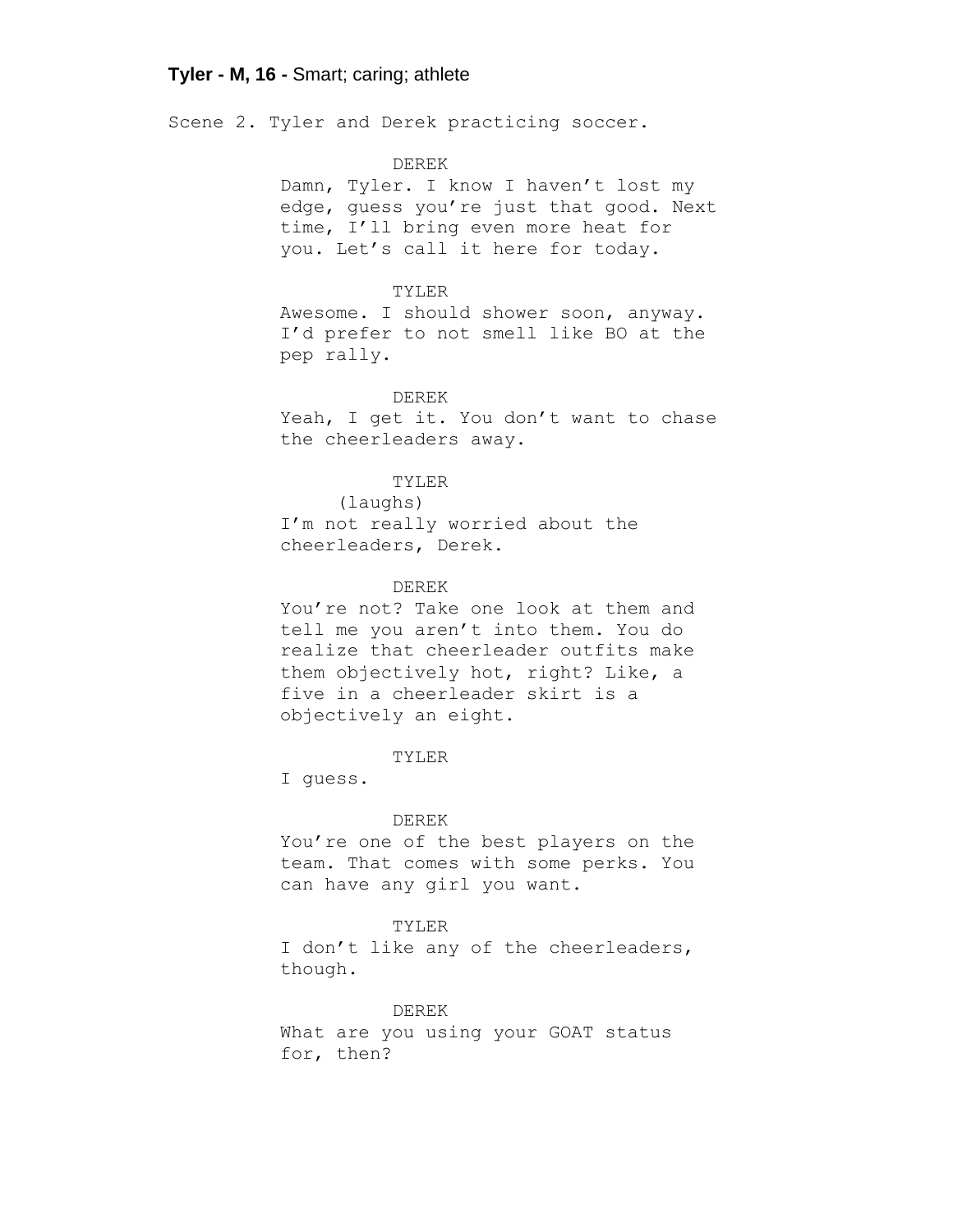TYLER Scholarships? DEREK Oh god, Tyler. How have I failed you so badly?! (beat) Wait, you're not like...one of those. TYLER What? DEREK You know. TYLER I like girls, if that's what you're getting at. You really shouldn't say "one of those." DEREK Okay, Mr. Identity Politics. That's not even what I meant. You know I'm woke. TYLER Nobody says that unironically anymore. DEREK Ugh. Fine. Forget it. No more helpful life advice from Derek. (beat) Do I sound like an old man if I talk about teenagers already knowing everything? TYLER You're not old. And I like your advice. Mostly. There is this one girl I like. DEREK Who? Emily? I don't blame you, man. Dump. Truck.

TYLER

No, not Emily. Her name's Finley. We have study hall together this year, so I've really gotten to know her.